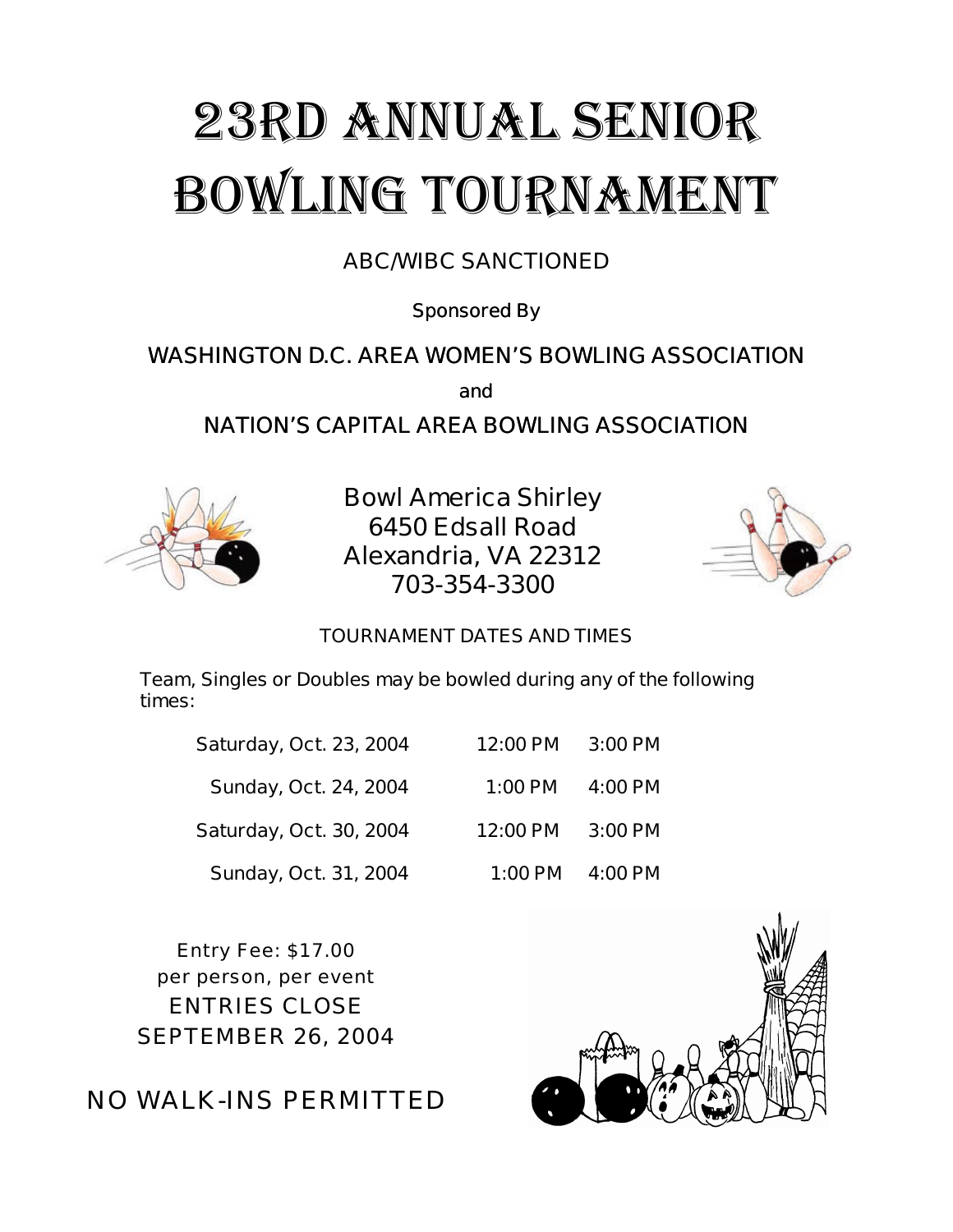### **23rd Annual Senior Tournament**

**\*\*\* Enter the bowlers' names in the order you want to bowl. These cannot be changed. Any substitutes must bowl in the same position as the bowlers being replaced. \*\*\***

|                | <b>TEAM NAME:</b>                                                                                         |    |                    |                    |                |                         |             |                    |               |                                   |      |
|----------------|-----------------------------------------------------------------------------------------------------------|----|--------------------|--------------------|----------------|-------------------------|-------------|--------------------|---------------|-----------------------------------|------|
|                | <b>READ RULES FIRST</b><br>****<br>TYPE OR PRINT CLEARLY<br>* * * *<br>FILL SPACES CLEARLY AND COMPLETELY |    |                    |                    |                |                         |             |                    |               |                                   |      |
|                | <b>TEAM EVENT</b>                                                                                         |    |                    |                    |                |                         |             |                    |               |                                   |      |
| Posi-<br>tion  | Name<br>First<br>Last                                                                                     | MI | Address and Phone  | ABC or<br>WIBC No* | SSN<br>$\star$ | Birth date<br>$M/D/Y^*$ | M/<br>$F^*$ | Average<br>2003-04 | All<br>Events | <b>Office Use</b><br><b>Class</b> | Code |
|                |                                                                                                           |    |                    |                    |                |                         |             |                    | Y.<br>N       |                                   |      |
| $\overline{2}$ |                                                                                                           |    |                    |                    |                |                         |             |                    | Y N           |                                   |      |
| 3              |                                                                                                           |    |                    |                    |                |                         |             |                    | Y N           |                                   |      |
| 4              |                                                                                                           |    |                    |                    |                |                         |             |                    | Y N           |                                   |      |
|                | Captain:                                                                                                  |    | Captain's Address: |                    |                | Captain's phone:        |             |                    |               |                                   |      |
|                | e-mail address:                                                                                           |    |                    |                    |                |                         |             |                    |               |                                   |      |

Make checks or money orders payable to:

**WDCAWBA / NCABA SENIOR TOURNAMENT**

\* Information is required.

| <b>Office Use Only</b>          |               |   |         |        |  |  |  |  |
|---------------------------------|---------------|---|---------|--------|--|--|--|--|
| Entry Number:                   |               | # | Check # | Amount |  |  |  |  |
| Team:                           | Date Rec'd:   | 1 |         |        |  |  |  |  |
| Doubles:                        |               | 2 |         |        |  |  |  |  |
| Singles:                        | Total Amount: | 3 |         |        |  |  |  |  |
| All Events:                     | $\frac{1}{2}$ | 4 |         |        |  |  |  |  |
| Squad Codes: Team ______<br>Sgl |               |   |         |        |  |  |  |  |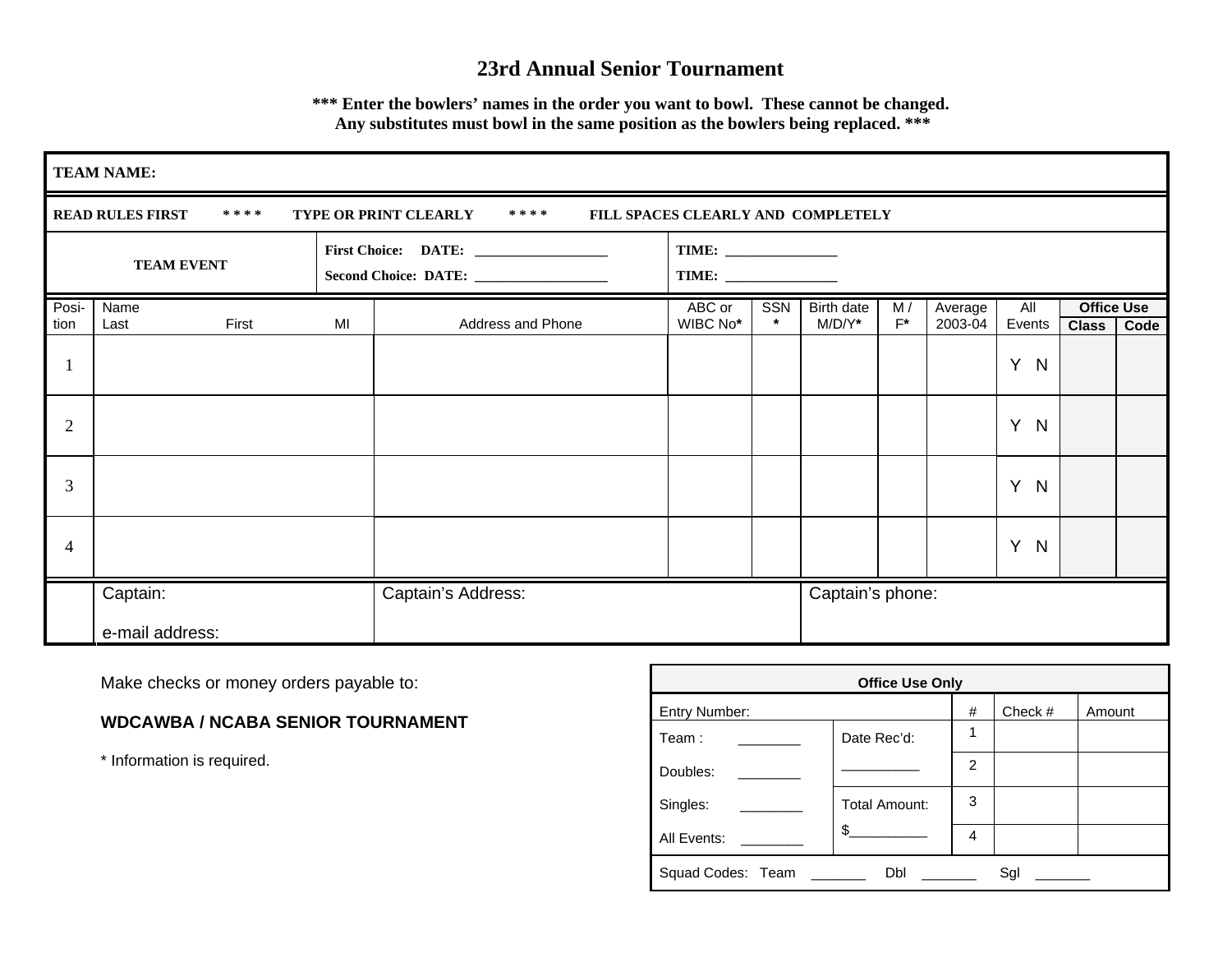#### **\*\*\* Only one event can be bowled during each squad. \*\*\***

|                      | ****<br><b>READ RULES FIRST</b><br>* * * *<br><b>TYPE OR PRINT CLEARLY</b><br>FILL SPACES CLEARLY AND COMPLETELY |                                       |    |                       |                  |         |            |         |         |                   |      |
|----------------------|------------------------------------------------------------------------------------------------------------------|---------------------------------------|----|-----------------------|------------------|---------|------------|---------|---------|-------------------|------|
| <b>DOUBLES EVENT</b> |                                                                                                                  |                                       |    | Second Choice: DATE:  |                  |         |            |         |         |                   |      |
| Posi-                | Name                                                                                                             |                                       |    | Address and Phone     | ABC or           | SSN     | Birth date | $M/F^*$ | Average | <b>Office Use</b> |      |
| tion                 | Last                                                                                                             | First                                 | MI | (omit if shown above) | WIBC No*         | $\star$ | $M/D/Y^*$  |         | 2003-04 | <b>Class</b>      | Code |
|                      |                                                                                                                  |                                       |    |                       |                  |         |            |         |         |                   |      |
| $\overline{2}$       |                                                                                                                  |                                       |    |                       |                  |         |            |         |         |                   |      |
| Captain:             |                                                                                                                  | Captain's Address:<br>e-mail address: |    |                       | Captain's phone: |         |            |         |         |                   |      |
|                      |                                                                                                                  |                                       |    |                       |                  |         |            |         |         |                   |      |
| $\overline{2}$       |                                                                                                                  |                                       |    |                       |                  |         |            |         |         |                   |      |
| Captain:             |                                                                                                                  | Captain's Address:<br>e-mail address: |    | Captain's phone:      |                  |         |            |         |         |                   |      |

|               | <b>SINGLES EVENT</b>  |    | First Choice: DATE:                        | <b>TIME:</b><br>TIME: |                |                         |         |                    |                                   |      |
|---------------|-----------------------|----|--------------------------------------------|-----------------------|----------------|-------------------------|---------|--------------------|-----------------------------------|------|
| Posi-<br>tion | Name<br>First<br>Last | MI | Address and Phone<br>(omit if shown above) | ABC or<br>WIBC No*    | SSN<br>$\star$ | Birth date<br>$M/D/Y^*$ | $M/F^*$ | Average<br>2003-04 | <b>Office Use</b><br><b>Class</b> | Code |
|               |                       |    |                                            |                       |                |                         |         |                    |                                   |      |
| 2             |                       |    |                                            |                       |                |                         |         |                    |                                   |      |
| 3             |                       |    |                                            |                       |                |                         |         |                    |                                   |      |
| 4             |                       |    |                                            |                       |                |                         |         |                    |                                   |      |